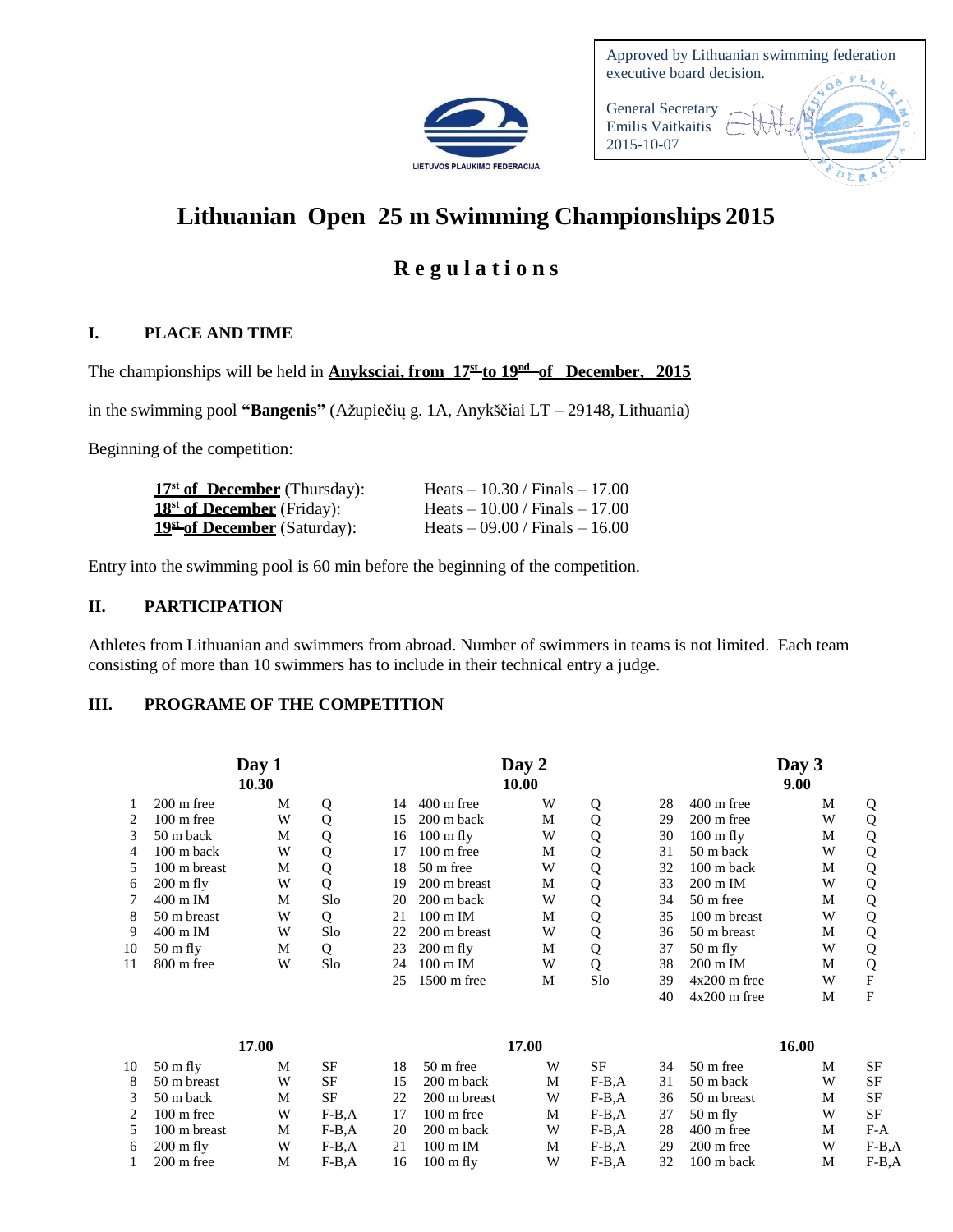| 4             | $100 \text{ m}$ back | W | $F-B.A$ | 19 | 200 m breast          | М | $F-B.A$ | 33 | $200 \text{ m}$ IM  | W   | $F-B.A$ |
|---------------|----------------------|---|---------|----|-----------------------|---|---------|----|---------------------|-----|---------|
|               | $400 \text{ m}$ IM   | Μ | Stro    | 14 | $400 \text{ m}$ free  | W | $F-A$   | 30 | $100 \text{ m fly}$ | М   | $F-B.A$ |
| 9             | $400 \text{ m}$ IM   | W | Stro    | 23 | $200 \text{ m fly}$   | M | $F-B.A$ | 35 | 100 m breast        | W   | $F-B.A$ |
| 10            | $50 \text{ m}$ fly   | М | F       | 24 | $100 \text{ m}$ IM    | W | $F-B.A$ | 38 | 200 m IM            | М   | $F-B.A$ |
| 8             | 50 m breast          | W | F       | 25 | $1500 \text{ m}$ free | M | Stro    | 31 | 50 m back           | W   | F       |
| $\mathcal{R}$ | 50 m back            | М | F       | 18 | $50 \text{ m}$ free   | W | F       | 34 | 50 m free           | М   | F       |
| 11            | 800 m free           | W | Stro    | 26 | $4x100$ m Medley      | М | F       | 37 | $50 \text{ m fly}$  | W   | F       |
| 12            | $4x100$ m free       | Μ | F       | 27 | $4x100$ m Medley      | W | F       | 36 | 50 m breast         | М   | F       |
| 13            | $4x100$ m free       | W |         |    |                       |   |         | 41 | $4x100$ m Medlev    | Mix | F       |

#### **IV. QUALIFY TIMES**

| Women    | Event                | Men      |
|----------|----------------------|----------|
| 31,00    | 50 m free            | 25,80    |
| 1.07,97  | $100 \text{ m}$ free | 56,65    |
| 2.26,64  | 200 m free           | 2.06,73  |
| 5.31,00  | $400 \text{ m}$ free | 4.46,99  |
| 11.23,00 | 800 m free           |          |
|          | 1500 m free          | 20.00,00 |
| 36,00    | 50 m back            | 31,56    |
| 1.17,80  | 100 m back           | 1.07,31  |
| 2.49,50  | 200 m back           | 2.30,00  |
| 40,40    | 50 m breast          | 33,31    |
| 1.28,30  | 100 m breast         | 1.14,27  |
| 3.09,60  | 200 m breast         | 2.50,50  |
| 34,20    | $50 \text{ m fly}$   | 27,76    |
| 1.17,50  | $100 \text{ m fly}$  | 1.02,59  |
| 2.51,00  | $200$ m fly          | 2.34,50  |
| 1.16,93  | 100 m IM             | 1.03,91  |
| 2.51,48  | 200 m IM             | 2.24,04  |
| 6.10,40  | 400 m IM             | 5.26,07  |

# **V. ENTRIES**

- Technical entries must be sent before 14:00 hr the 9<sup>th</sup> of December 2015.
- Last corrections can be made till **14:00 hr** the 15<sup>th</sup> of December 2015.
- Entries must be submitted by e-mail **[lpf.paraiskos@gmail.com](mailto:lpf.paraiskos@gmail.com)**
- Entries must be submitted using "ENTRY EDITOR" software
- The document file of the attached application must be named as the team name
- Entries must include achieved result (if there is no result, indicate "NT"), length of swimming pool, date of achievement, city.
- **Technical entry times must be based on results that can be found on the website: [www.swimrankings.net](http://www.swimrankings.net/)**
- Times indicated in entries must be achieved in period from 01/10/2014 till 09/12/2015
- Swimmers, who's achieved results mismatch with the results from technical entry or if there is no valid result, will start with mark 'NT'(no time).

#### **VI. COMPETITON PROCEDURE**

- FINA rules are applied.
- Competition results will be recorded with ALGE timing system.
- A competition is held with heats and finals.
- If more than 24 swimmers enter for the event there will be held Final  $, A''$  and Final  $, B''$ .
- If 8 or less swimmers enter for the event, the Final will be held straight in the evening session.
- **No more than 3 foreign swimmers will be allowed to swim in finals**.